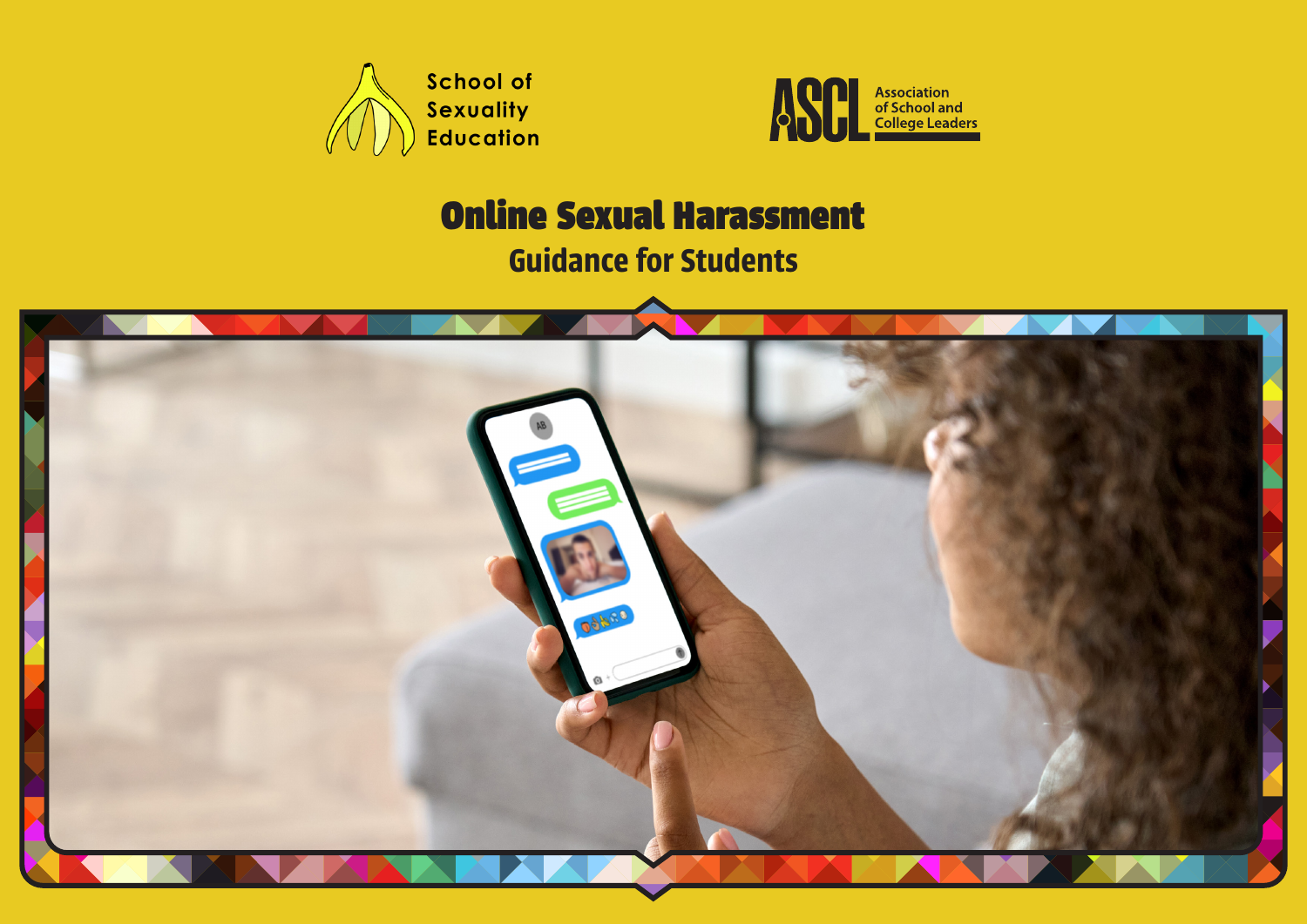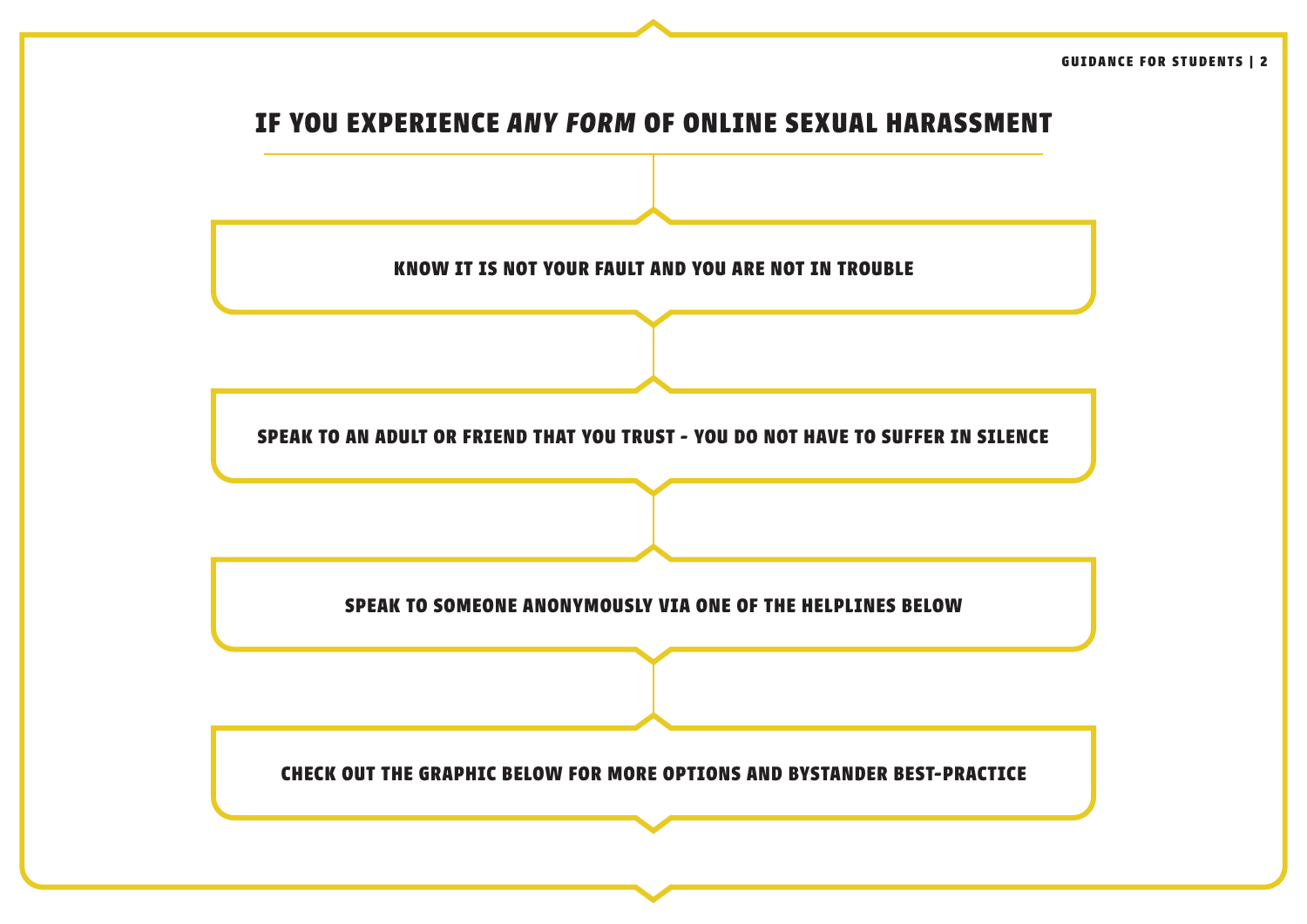# **ONLINE SEXUAL HARASSMENT FALLS INTO 3 MAIN CATEGORIES**



are several organisations which work to get these images taken down. (Read on for more.)

they are.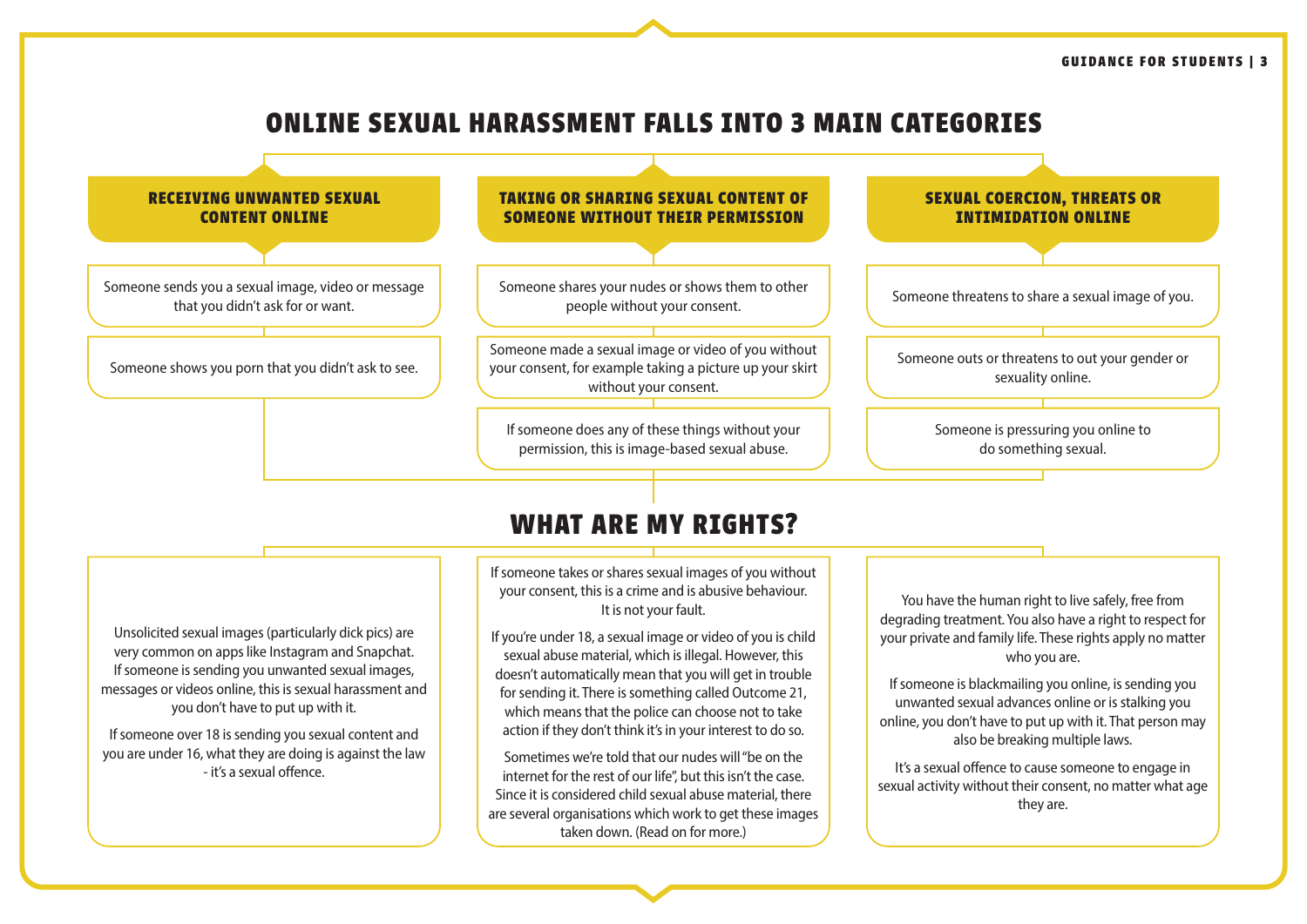#### **GUIDANCE FOR STUDENTS | 4**

#### **WHAT CAN I DO ABOUT IT? 1. REPORT OR BLOCK VIA THE APP 2. REPORT TO AN E-SAFETY PLATFORM 3. REPORT OFFLINE** Apps have built-in reporting tools. You can use these to block or report the user, message or image to the social media platform - see how here. You could also mute someone if the app allows you to, and check your privacy settings to change who can see and contact you. For information on how to report to an app, you can visit Report Harmful Content via this link. If you select the relevant platform, click on the option that says you haven't reported it yet, and then they will provide you with instructions. If you experience anything online that makes you feel uncomfortable, angry, upset, weird - speak to someone that you trust. It is not your fault and you do not have to suffer in silence. Under 18s can phone Childline for free from any phone on 0800 11 11. If you think someone has committed a crime, and you felt safe and able to do so, you could report it to the police. If it's a non-emergency, you can call 101 to speak to your local police. If it's an emergency phone 999. A note on reporting to apps: **\***Apps can be quite slow to remove content or users. The key is mass There are 3 main e-safety sites dedicated to keeping young people safe online. If you start reporting to one and it turns out they are not best-placed to help you, don't worry - they will just redirect you to one of the other two. Internet Watch Foundation You can report: Sexual images of children online To the Internet Watch Foundation using [this link.](https://report.iwf.org.uk/en) The IWF removes the images from the internet, and can also stop them from being re-uploaded. Please note: **\*** The IWF may not be able to help if your nudes are being shared through an app or privately. For example, if they are being shared via Snapchat, Whatsapp or someone has them stored on their personal device. If you wanted to report nudes shared on Instagram to the IWF, you Report Harmful Content You can report: **Threats** Bullying and harassment Pornographic content Unwanted sexual advances To Report Harmful Content via [this link](https://reportharmfulcontent.com). The page also contains advice, including how to report to different apps. CEOP (Child Exploitation and Online Protection Command) You can report: Online sexual abuse and grooming To CEOP using [this link.](https://www.ceop.police.uk/ceop-reporting/) The reporting tool is very easy to use. Once you leave your details, a Child Protection Advisor will work with you to make a plan to keep you safe. [Visit their website](https://www.ceop.police.uk/Safety-Centre/What-happens-when-I-make-a-report-YP/) to find out more about the process.

reporting - if you can, get all of your friends to report the post or user. The more reports the app gets, the more likely they are to remove the image or deactivate the account.

may need to use the desktop version when you report. If the IWF cannot help with your situation, they will redirect you to CEOP.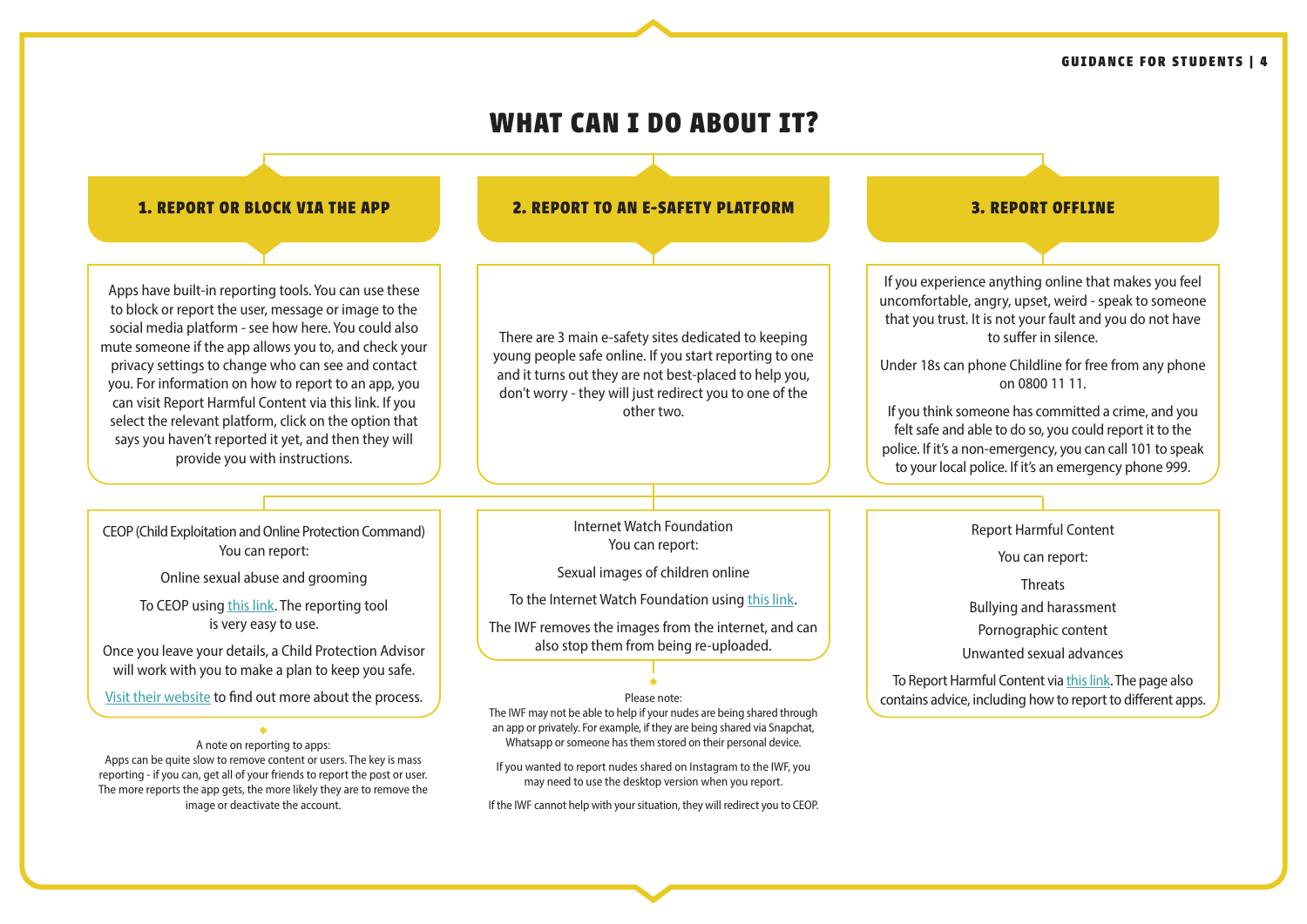#### **IF WE SEE OR HEAR SOMEONE EXPERIENCING ONLINE HARASSMENT, THERE ARE STEPS WE CAN TAKE AS A BYSTANDER TO HELP PREVENT FURTHER SUFFERING TO THE VICTIM**

# **1**

If anyone tries to show you a nude of someone else, remember that you don't have to look at it or share it with others

# **2**

If someone is harassing another person online, don't join in with the harassment, or like offensive comments or posts

# **3**

If it's helpful to the victim, report any images, comments or the user who is doing the harassment

# **4**

If someone tells you they are experiencing online sexual harassment, believe them and take it seriously

### **5**

Don't slut-shame or victim-blame someone who experiences online sexual harassment - tell them it's not their fault

#### **6**

If you can, and it is safe for you and the victim, call out people who are harassing others online. Tell them that what they are doing is harassment, and it's not okay.

#### **IF YOU DECIDE TO TELL SOMEONE AT SCHOOL THAT YOU'VE EXPERIENCED ONLINE SEXUAL HARASSMENT**

You can request that staff do not see the image, film or message.

Staff will always follow safeguarding procedures designed to protect your safety and right to privacy.

You have the right to an input over how incidents of online sexual harassment are managed if you are the victim.

Even if an incident takes place outside of school a pupil who commits online sexual harassment could still face consequences in school.

#### **IF YOU'RE OVER 18 AND SOMEONE SHARES YOUR NUDES WITHOUT YOUR CONSENT**

You can contact the [Revenge Porn Helpline.](https://revengepornhelpline.org.uk) It is still image-based sexual abuse and illegal.